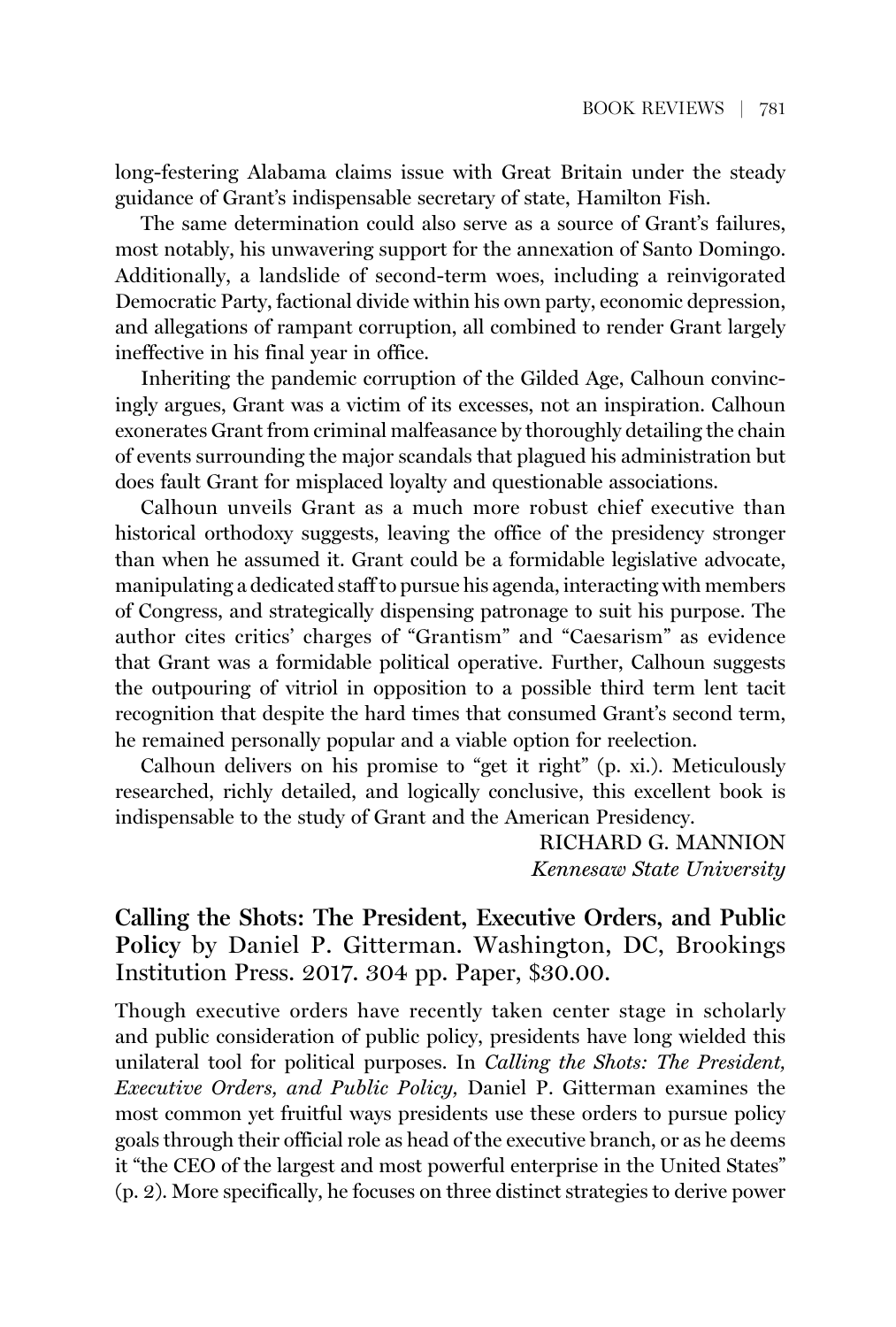from the chief executive's management role over the federal procurement process ("power of the purchaser"), the civil service ("power of the employer"), and the distribution of health care ("power of the payer"). In several chapters, the author meticulously describes how presidents from Franklin D. Roosevelt to Barack Obama issued executive orders in these ways by building on previous authority and acting within their legal boundaries.

In doing so, Gitterman carefully delineates the political context surrounding the decisions behind these unilateral actions—including mounting electoral pressures, crippling legislative gridlock, and pronounced social change. Additionally, he details the considerable long-term policy effects of these orders ranging from minimum wage increases for government contractors to more expansive federal employee health care to broad antidiscriminatory labor protections. Taken together, he demonstrates the most effective ways presidents have historically used executive orders to influence policy outcomes and how these policies have continued to change over time.

Overall, Calling the Shots has much to commend. Among a literature largely preoccupied with counting executive orders, Gitterman provides a substantially more in-depth treatment of their content to advance our understanding of how precisely these orders move the status quo. Furthermore, in addition to assessing decisions to promulgate certain important orders, he also considers why presidents refrain from issuing them. Though most scholars solely focus on the former given measurement challenges, both are important in truly understanding the limitations of presidential unilateral power. Finally, this book makes useful strides in uncovering what happens after an order is issued, such as reactions from other political actors, subsequent policy change, and tangible consequences for those individuals it affects. These factors, Gitterman argues, are often what determine whether presidents choose to act unilaterally, particularly given possible political backlash from not only Congress and the courts but from key supporters and interest groups as well.

Given its important contributions, Calling the Shots serves as a natural springboard for future research. Based on Gitterman's historical descriptions, subsequent studies can more systematically develop and test theories of how presidents consider critical electoral constituencies when issuing executive orders as well as whether, why, and when such targeted orders are effective. Moreover, scholars could examine the conditions under which executive orders lead to more widespread policy change—through legislation, succeeding orders, or private sector policies—and when such orders are undermined or ignored. Finally, future work should consider how these prospective policy changes shape presidential incentives for issuing significant executive orders in the first place. Though Gitternman may not produce exhaustive answers to all of these questions in one book, Calling the Shots certainly provides useful